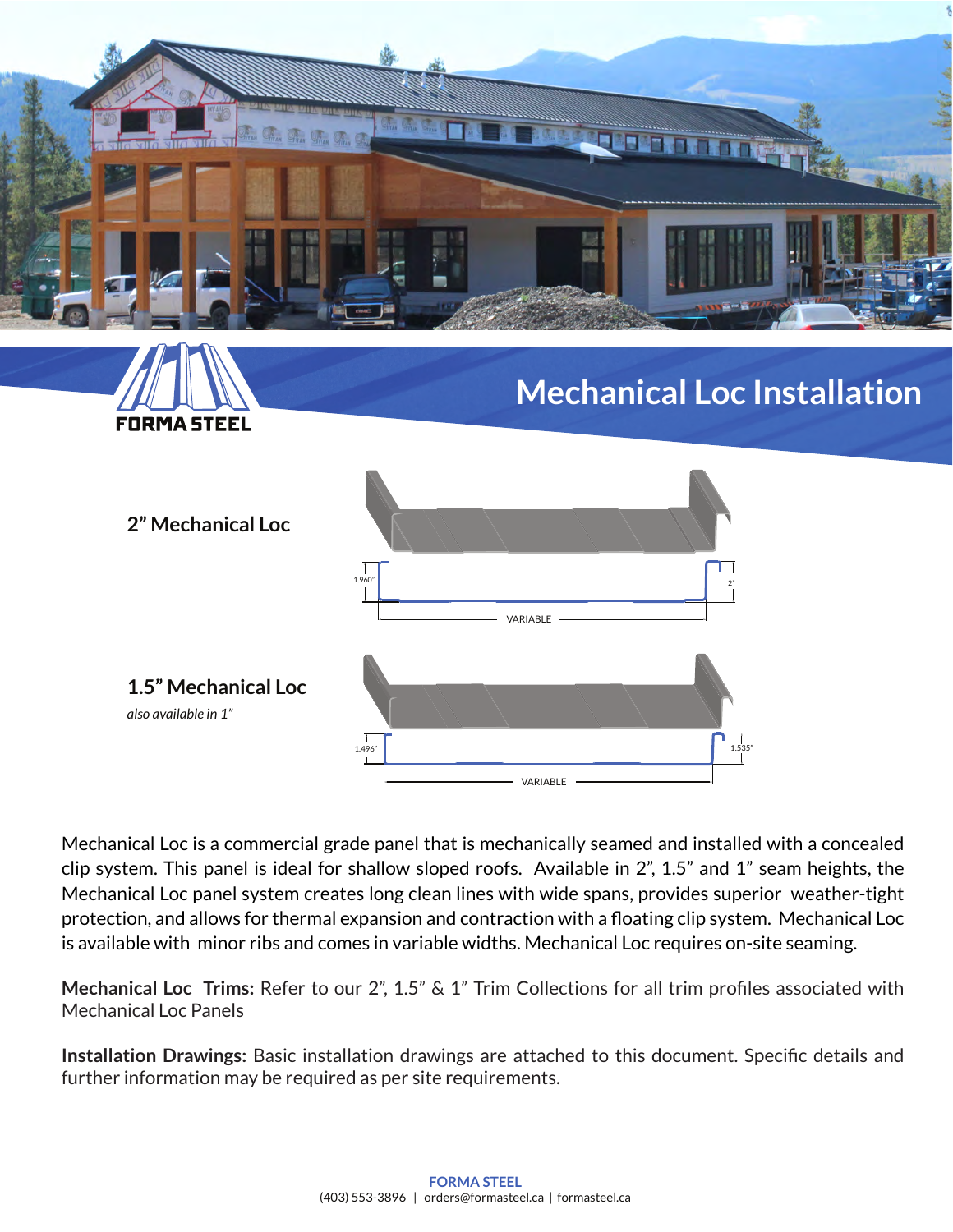

#### **Obstacle Removal**

Remove downspouts to create a clear workspace for installing the siding. Trees, shrubs and any other objects that could get in the way should also be safely removed. Remove windowsill extensions where necessary.

#### **Roof Preparation**

Ensure that the surface is even. The working surface should be secured with fasteners, and clear of debris such as old paint, putty or caulking buildup. Make sure the house wrap or water barrier is installed according to building codes before installing the panels over top.

#### **Product Preparation:**

Remove the protective film prior to installation. Review panel lengths in reference to the cut sheet.

#### **Cutting:**

Because the underside is flatter, it is recommended that roofing and siding be cut from this side. A power saw, nibbler, snips or profile shear may be used. Be sure to clean metal filings from off the panels to prevent unsightly stains.

#### **Storage Instructions:**

If the panels are not going to be used immediately, they should be stored in a dry well ventilated area. If it is not possible to store the material inside, block up the panels to allow air movement around the packages. Also raise one side of the bundles to ensure positive draining, and use a good quality cover (other than plastic) anchored loosely to protect the material and still allow ventilation. Store away from aggressive substances and any other materials that could contaminate the surface of the panels.

#### **Application Precautions:**

Metal installed with screw fasteners should be fastened onto a solid backing. Avoid installing directly over green, damp or ACQ lumber, porous insulation or other damaging materials. The use of a moisture barrier (such as Ice & Water Shield) is recommended in such situations. Strong chemicals, fertilizers, manure, some soils, and lime may cause premature deterioration. Installation near such materials is not recommended.

#### **Warning:**

Material is slippery and has sharp edges, use extreme caution when handling or installing. Avoid working with sheet metal products on windy days.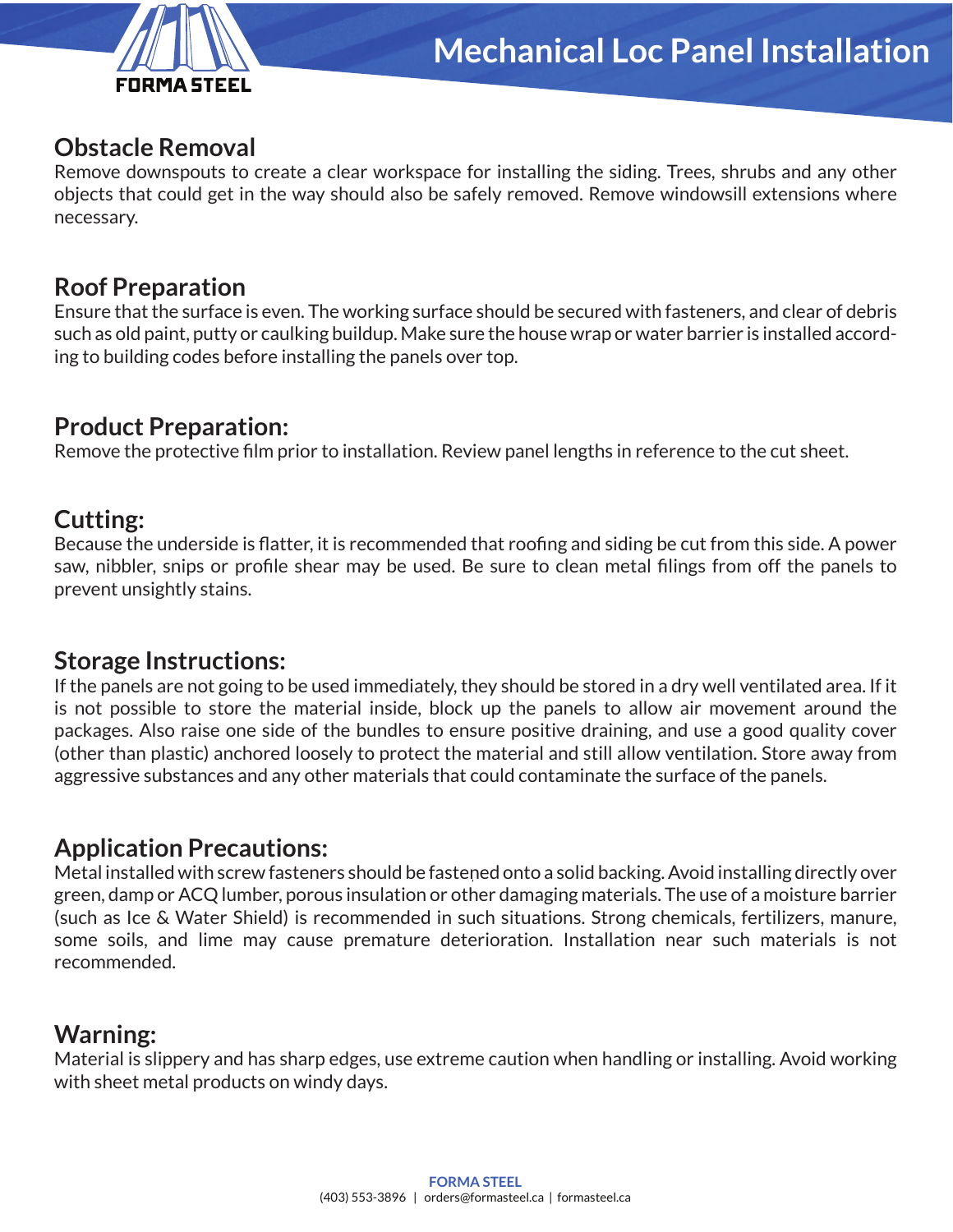#### **Mechanical Loc Installation Tools Available:**

Forma Steel has many tools available for rent to make sure every installation goes as easy as possible. Below are our available tools for installing standing seam panels. Contact our Forma Steel Order Desk to reserve a trailer or tools for your next panel installation.



The SnapTable is an all-in-one panel preparation system for preparing to install standing seam metal roofing. This tool is designed to perfect and speed-up your panel preparation process while producing factory like cuts.

This complete system is made up of 3 key components: the standing seam notcher, the panel cutter, and the eave and valley hemmer.

The Towable SnapTable Pro provides the highest quality notching, cutting and hemming for any commercial, industrial or residential job. It is equipped to notch, cut & hem your snap lock and standing seam profiles at your eaves, hips and valleys.



#### **BIEGETEC DOUBLE SEAM CLOSER**





The **Double Seam Closer PVC** tool is for closing both Stages by Double Standing Seam profiles with no surface damage.

#### **BIEGETEC ACCUSEAMER**

**SNAPTABLE PRO**





**The Accuseamer** is the perfect hand held tool for effortless seaming of single and double lock standing seam and works with a conventional cordless power drill. Seams up to 180ft / minute versus a typical seamer at 35 ft / minute.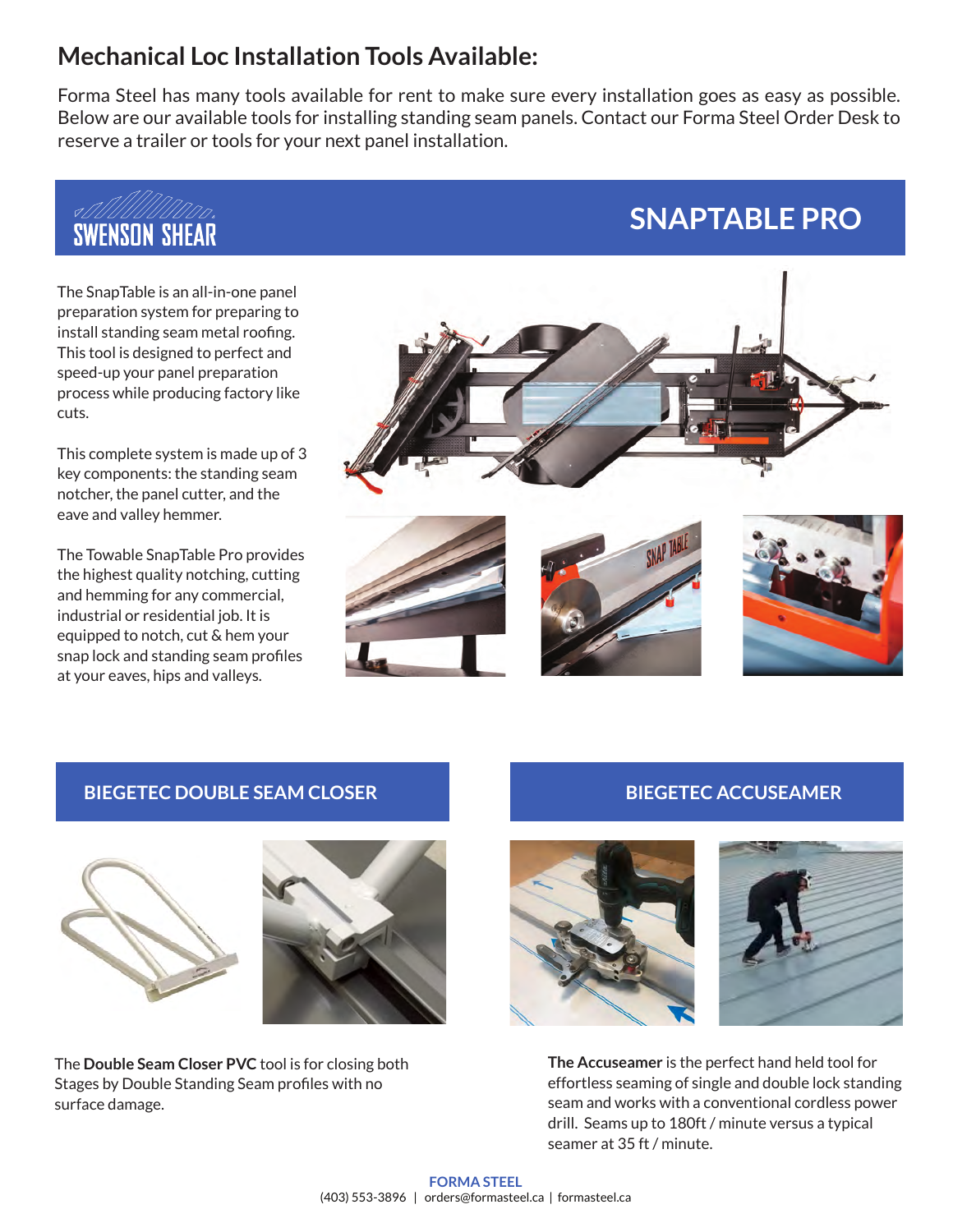

# **THERMAL GAP INSTALLATION CHART**



| THERMAL "GAP" INSTALLATION CHART (In inches) - ALUMINUM                            |                                                                |          |           |                                   |                    |      |  |  |  |  |
|------------------------------------------------------------------------------------|----------------------------------------------------------------|----------|-----------|-----------------------------------|--------------------|------|--|--|--|--|
| For determining proper expansion/contraction gap at panel ends during installation |                                                                |          |           |                                   |                    |      |  |  |  |  |
| <b>Distance</b>                                                                    | Material Temperature (Surface Temperature) During Installation |          |           |                                   |                    |      |  |  |  |  |
| from fixed                                                                         | Hot                                                            |          |           | Warm                              | Cold               |      |  |  |  |  |
| point in feet                                                                      | $>100^\circ$ F                                                 |          |           | 100 $^{\circ}$ to 50 $^{\circ}$ F | $<$ 50 $\degree$ F |      |  |  |  |  |
| 10                                                                                 | 0.279                                                          | 1/4      | 0.139     | 1/8                               | 0.000              | 0    |  |  |  |  |
| 20                                                                                 | 0.557                                                          | 9/16     | 0.279     | 1/4                               | 0.000              | 0    |  |  |  |  |
| 30                                                                                 | 0.836                                                          | 13/16    | 0.418     | 7/16                              | 0.125              | 1/8  |  |  |  |  |
| 40                                                                                 | 1.115                                                          | 1/8<br>1 | 0.557     | 9/16                              | 0.125              | 1/8  |  |  |  |  |
| 50                                                                                 | 1.393                                                          | 3/8<br>1 | 0.697     | 11/16                             | 0.188              | 3/16 |  |  |  |  |
| 60                                                                                 | 1.672                                                          | 1 11/16  | 0.836     | 13/16                             | 0.188              | 3/16 |  |  |  |  |
| 70                                                                                 | 1.950                                                          | 1 15/16  | 0.975     |                                   | 0.250              | 1/4  |  |  |  |  |
| 80                                                                                 | 2.229                                                          | 1/4<br>2 | 1.115     | 1/8<br>1                          | 0.250              | 1/4  |  |  |  |  |
| 90                                                                                 | 2.508                                                          | 1/2<br>2 | 1.254     | 1/4                               | 0.375              | 3/8  |  |  |  |  |
| 100                                                                                | 2.786                                                          | 2 13/16  | 1.393     | 3/8<br>$\mathbf{1}$               | 0.375              | 3/8  |  |  |  |  |
|                                                                                    | * Chart based on temperature differential of:                  |          |           | $180$ degrees F                   |                    |      |  |  |  |  |
|                                                                                    | * Coefficient of thermal expansion for alum.:                  |          | 0.0000129 |                                   |                    |      |  |  |  |  |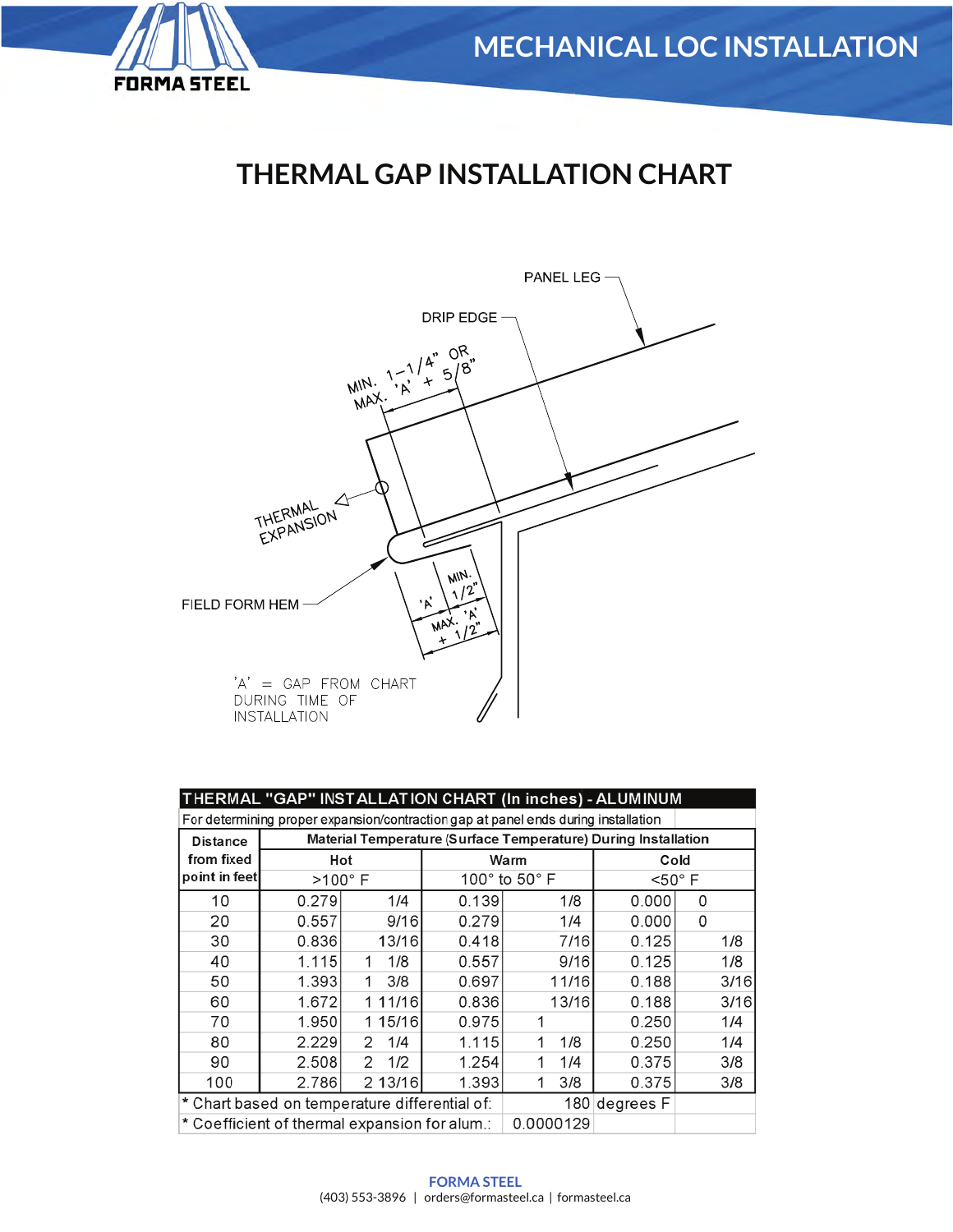# **FORMA STEEL**

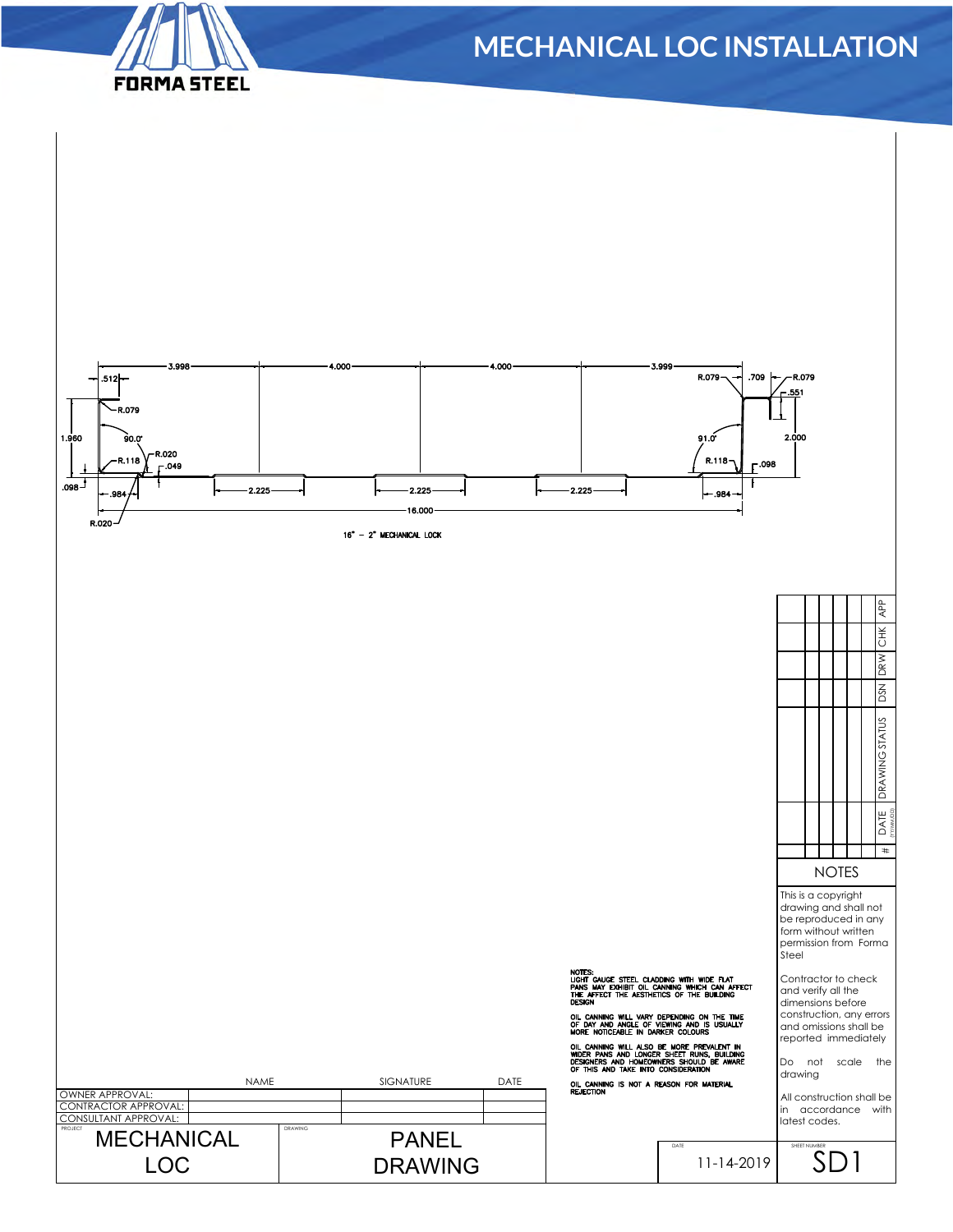

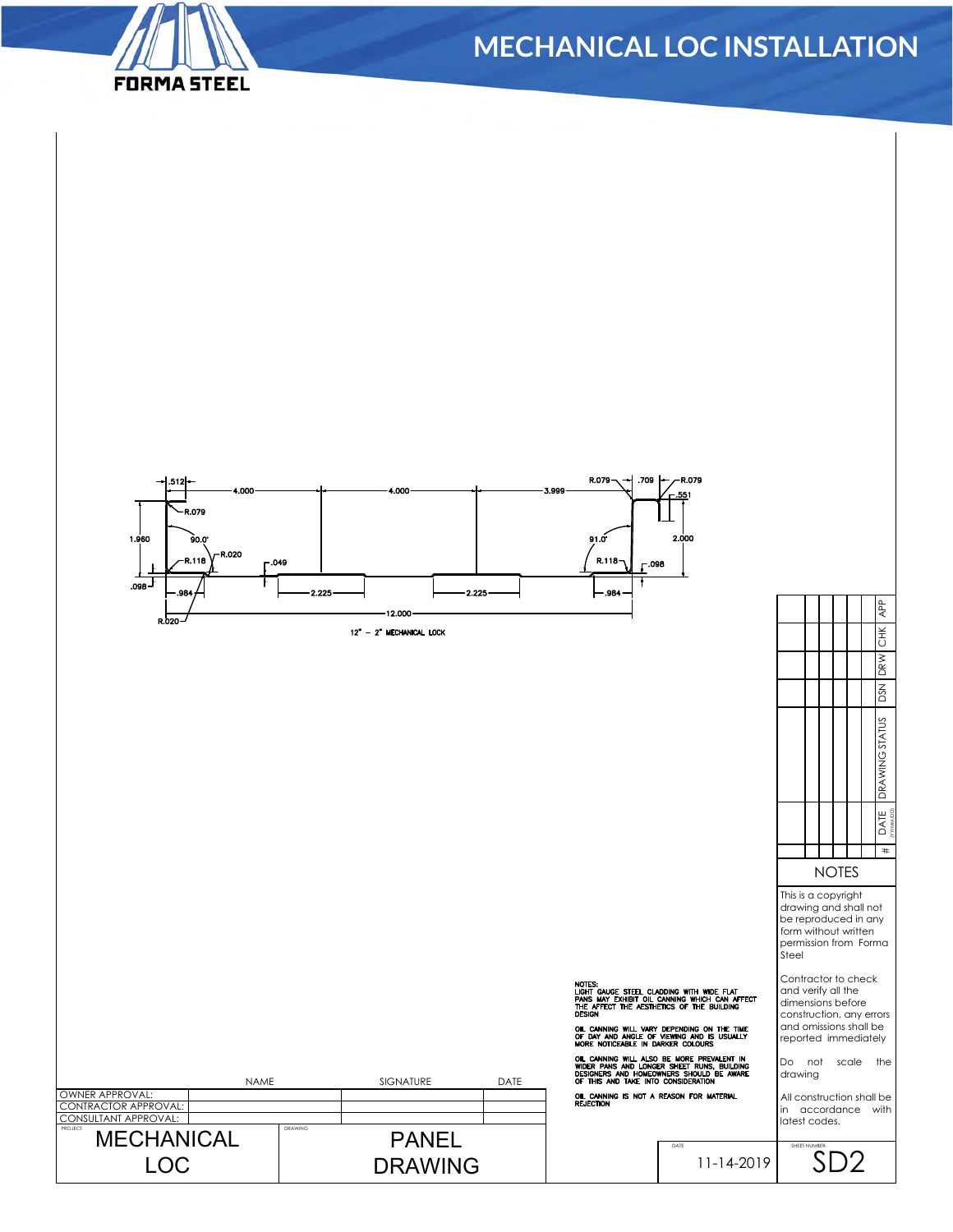

| $\Box$                                                                                                     | ALLOW FOR FLOAT<br><b>GABLE TRIM CLEAT</b>                     | STITCH MANUAL FOLDED PANEL TO CLIP TO<br>GABLE FLASHING FASTENER MUST FLOAT<br>FLOATING MECHANICAL LOCK CLIP WITH 1/2"<br>STANDOFF | $\overline{AP}$                                                                                                                                                                                                                                                                                                                |  |
|------------------------------------------------------------------------------------------------------------|----------------------------------------------------------------|------------------------------------------------------------------------------------------------------------------------------------|--------------------------------------------------------------------------------------------------------------------------------------------------------------------------------------------------------------------------------------------------------------------------------------------------------------------------------|--|
|                                                                                                            |                                                                |                                                                                                                                    | <b>CHK</b><br>DRW<br>$\overline{MS}$<br>DRAWING STATUS                                                                                                                                                                                                                                                                         |  |
|                                                                                                            |                                                                |                                                                                                                                    | DATE<br>MANGEL<br>$\ddagger$<br><b>NOTES</b><br>This is a copyright<br>drawing and shall not<br>be reproduced in any<br>form without written<br>permission from Forma<br>Steel<br>Contractor to check<br>and verify all the<br>dimensions before<br>construction, any errors<br>and omissions shall be<br>reported immediately |  |
| NAME<br>OWNER APPROVAL:<br>CONTRACTOR APPROVAL:<br>CONSULTANT APPROVAL:<br><b>MECHANICAL</b><br><b>LOC</b> | SIGNATURE<br>DATE<br>DRAWING<br><b>GABLE</b><br><b>STARTER</b> | DATE<br>01-06-20                                                                                                                   | Do<br>not scale the<br>drawing<br>All construction shall be<br>in accordance with<br>latest codes.<br>SHEET NUMBER                                                                                                                                                                                                             |  |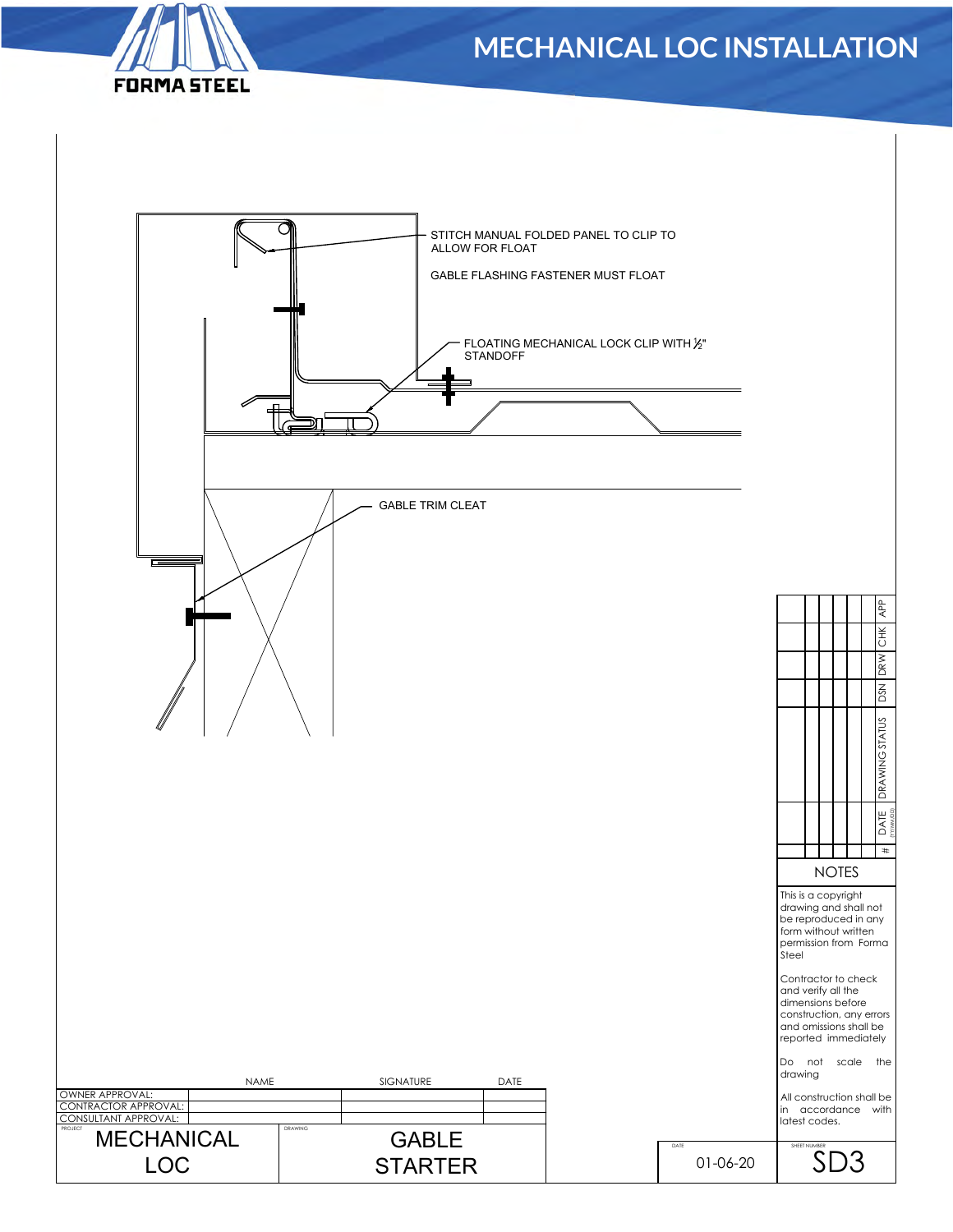# | DATE | DRAWING STATUS | DSN | DRW CHK | APP |<br>| <sub>mwww.</sub>colis<br>| mww.colistatus |



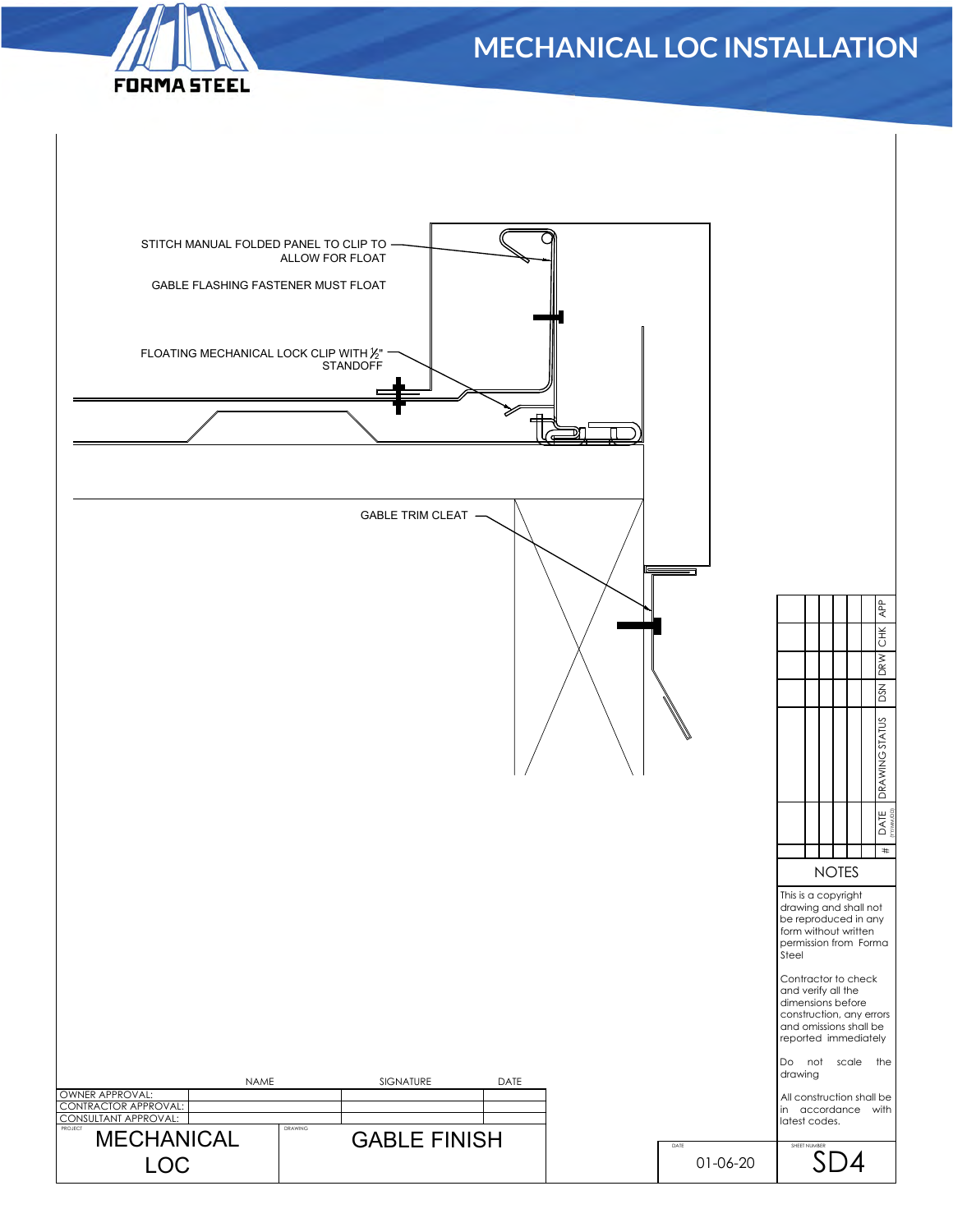

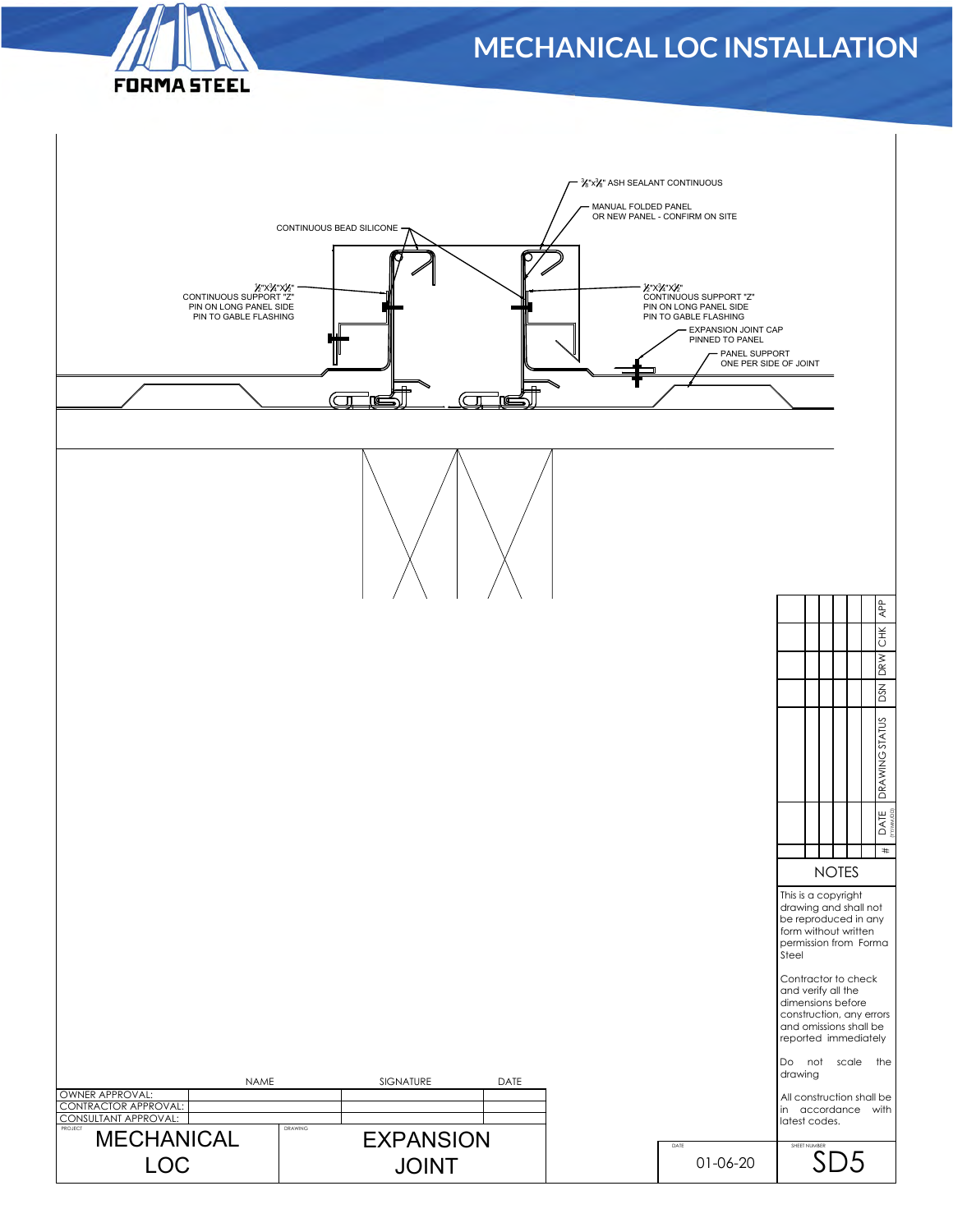

| - HIGH EAVE CAP                                                 |         | - PANEL TOP SUPPORT CLIP<br>COLOR MATCHED "Z" BAR | PINNED TO SUPPORT AND PANEL<br>X" PLYWOOD SPACER<br>FOR PANEL SUPPORT | STANDING SEAM<br>WITH X" STANDOFF | MECHANICAL FLOATING CLIP | <b>APP</b><br>СK<br><b>DRW</b><br><b>DSN</b><br>STATUS<br>DRAWING 3<br>DATE<br>muunna<br>#<br><b>NOTES</b><br>This is a copyright<br>drawing and shall not<br>be reproduced in any<br>form without written<br>permission from Forma<br>Steel<br>Contractor to check<br>and verify all the<br>dimensions before<br>construction, any errors<br>and omissions shall be |  |
|-----------------------------------------------------------------|---------|---------------------------------------------------|-----------------------------------------------------------------------|-----------------------------------|--------------------------|----------------------------------------------------------------------------------------------------------------------------------------------------------------------------------------------------------------------------------------------------------------------------------------------------------------------------------------------------------------------|--|
|                                                                 |         |                                                   |                                                                       |                                   |                          | reported immediately                                                                                                                                                                                                                                                                                                                                                 |  |
| NAME                                                            |         | SIGNATURE                                         | DATE                                                                  |                                   |                          | Do not scale the<br>drawing                                                                                                                                                                                                                                                                                                                                          |  |
| OWNER APPROVAL:<br>CONTRACTOR APPROVAL:<br>CONSULTANT APPROVAL: |         |                                                   |                                                                       |                                   |                          | All construction shall be<br>in accordance with                                                                                                                                                                                                                                                                                                                      |  |
| <b>MECHANICAL</b>                                               | DRAWING | <b>HIGH EAVE</b>                                  |                                                                       |                                   |                          | latest codes.                                                                                                                                                                                                                                                                                                                                                        |  |
| <b>LOC</b>                                                      |         |                                                   |                                                                       |                                   | DATE<br>01-06-20         | SHEET NUMBER<br>SD6                                                                                                                                                                                                                                                                                                                                                  |  |
|                                                                 |         |                                                   |                                                                       |                                   |                          |                                                                                                                                                                                                                                                                                                                                                                      |  |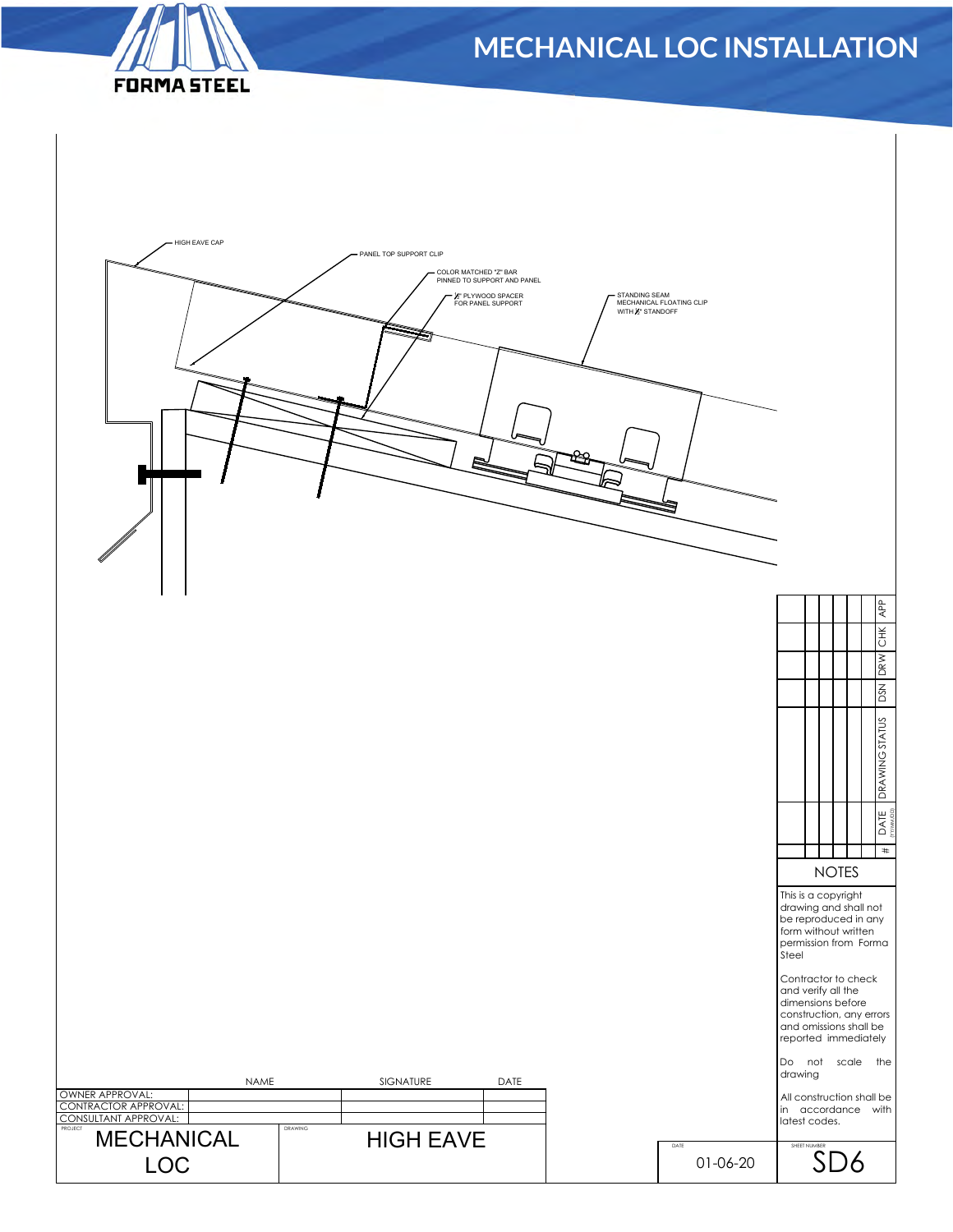

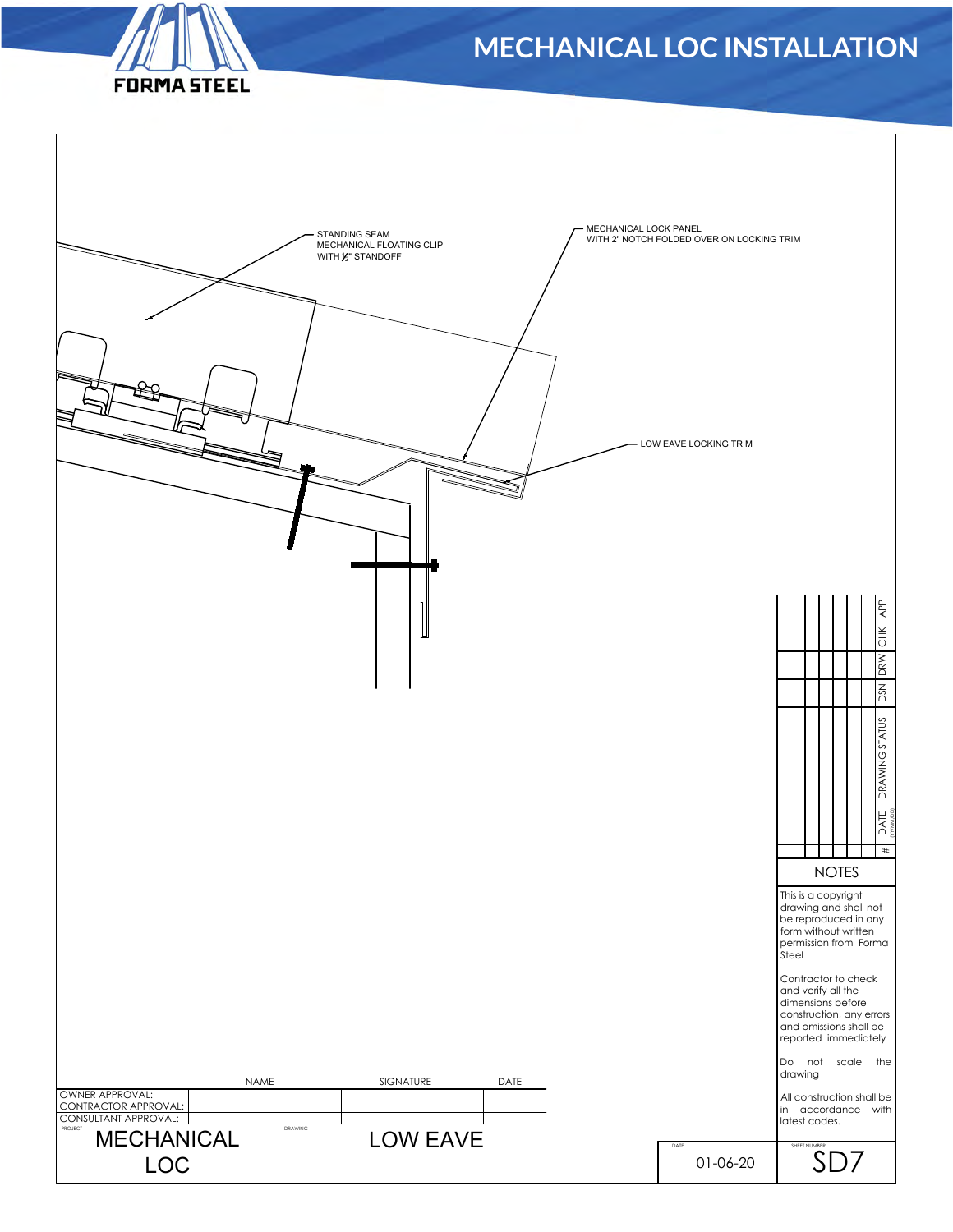





|                                                                 |             |         |                                   |      |                  | <b>I CONTRACTOR TO CHECK</b><br>and verify all the<br>dimensions before<br>construction, any errors |  |
|-----------------------------------------------------------------|-------------|---------|-----------------------------------|------|------------------|-----------------------------------------------------------------------------------------------------|--|
|                                                                 |             |         |                                   |      |                  | and omissions shall be<br>reported immediately<br>the<br>scale<br>I Do<br>not                       |  |
|                                                                 | <b>NAME</b> |         | <b>SIGNATURE</b>                  | DATE |                  | drawing                                                                                             |  |
| OWNER APPROVAL:<br>CONTRACTOR APPROVAL:<br>CONSULTANT APPROVAL: |             |         |                                   |      |                  | All construction shall be<br>accordance with<br>l in<br>latest codes.                               |  |
| PROJECT<br><b>MECHANICAL</b><br><b>LOC</b>                      |             | DRAWING | <b>VENTED HIGH</b><br><b>EAVE</b> |      | DATE<br>01-06-20 | SHEET NUMBER<br>SD8                                                                                 |  |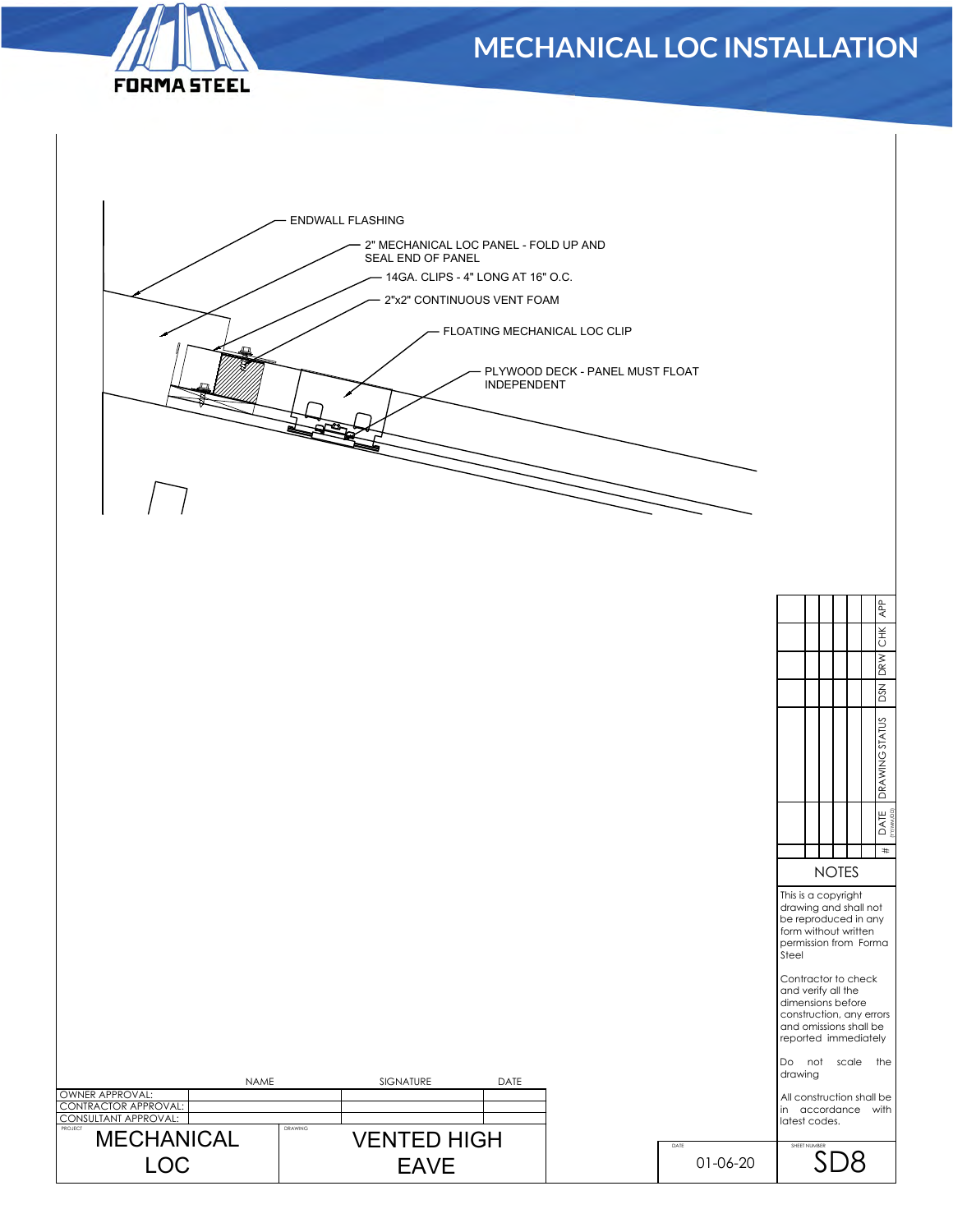

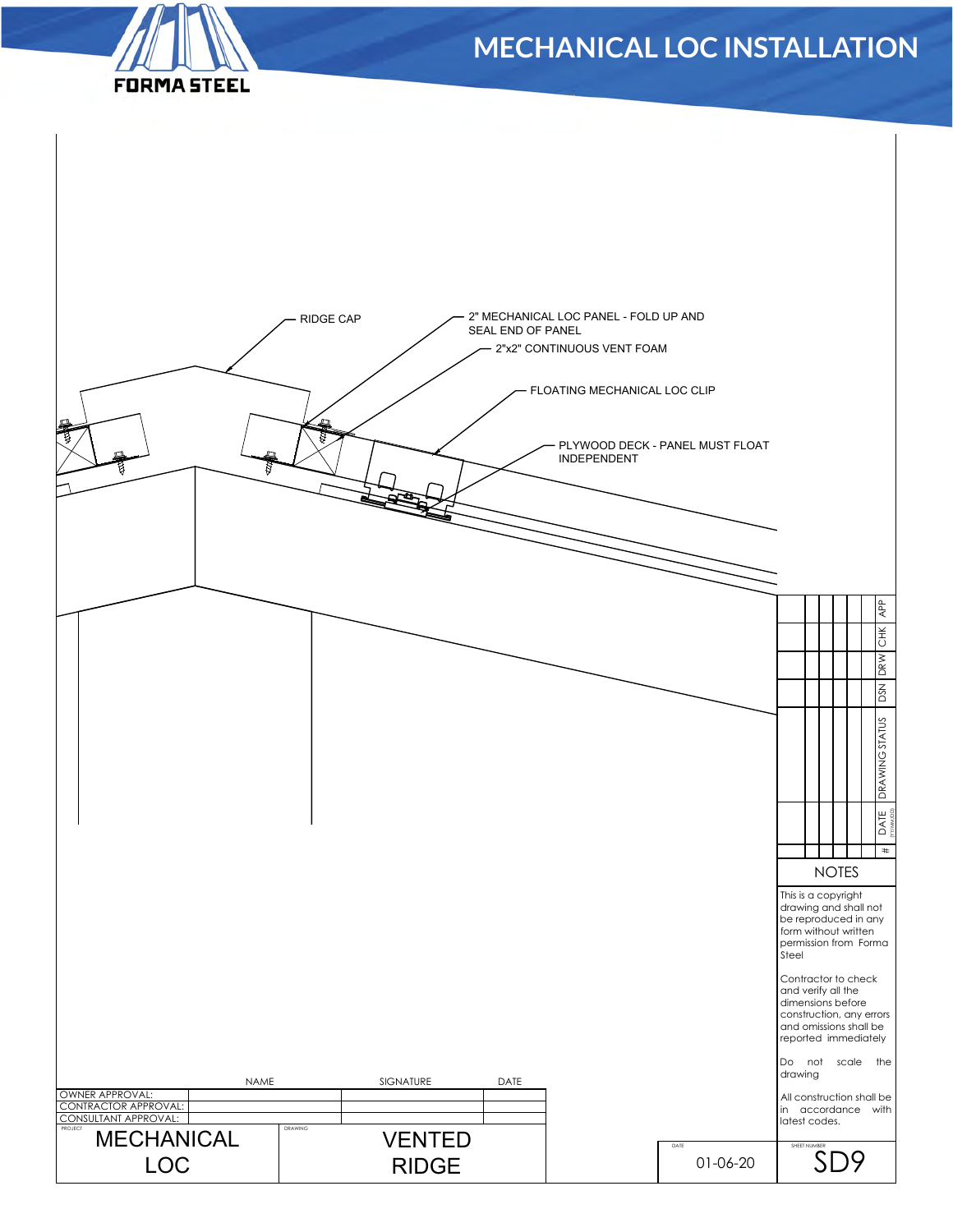